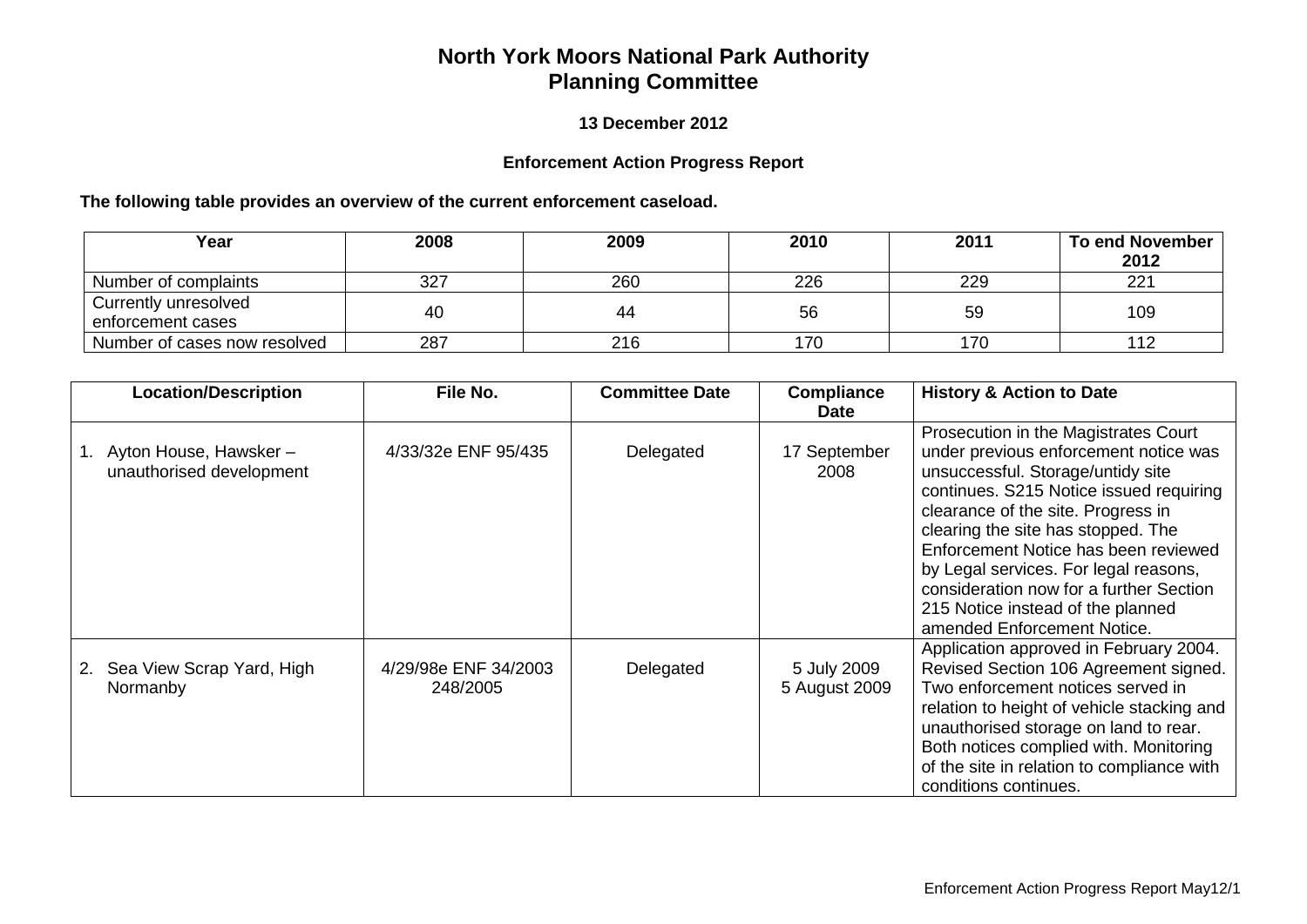| <b>Location/Description</b>                                                    | File No.                         | <b>Committee Date</b> | <b>Compliance Date</b>                    | <b>History &amp; Action to Date</b>                                                                                                                                                                                                                                                                                                                                                                                                                                                                                                                                                                                                                                                                                                                                                                         |
|--------------------------------------------------------------------------------|----------------------------------|-----------------------|-------------------------------------------|-------------------------------------------------------------------------------------------------------------------------------------------------------------------------------------------------------------------------------------------------------------------------------------------------------------------------------------------------------------------------------------------------------------------------------------------------------------------------------------------------------------------------------------------------------------------------------------------------------------------------------------------------------------------------------------------------------------------------------------------------------------------------------------------------------------|
| Long Lease Farm,<br>3.<br>Hawsker - unauthorised<br>works to a listed building | 96/421                           | 11/12/96              | 25 March 1996                             | Enforcement Notice appeal partly<br>allowed September 98 but required the<br>Enf. Notice to be varied & required<br>compliance with a number of<br>restorative measures. LBC application<br>for works to staircase refused May<br>2009. Appeal dismissed and legal<br>action pending. Matter Now with Legal<br>Services.                                                                                                                                                                                                                                                                                                                                                                                                                                                                                    |
| Whin Covert, East Ayton -<br>4.<br>Unauthorised<br>development.                | 179/2003<br>282/2007<br>267/2008 | Delegated             | (A) 29 March 2009<br>(B) 28 February 2009 | Enforcement action authorised for the<br>removal of all caravans, containers<br>and remedial works to the track.<br>Enforcement Notice issued following<br>refusal of planning application. Public<br>Inquiry November 2005. Planning<br>consent and enforcement notice partly<br>upheld. Appeal to High Court failed<br>3 November 2006. Residential<br>caravans and containers moved from<br>the site. Further enforcement notice<br>issued February 2007, appeal<br>dismissed. TSN and enf notice issued<br>Nov 2007 in relation to new residential<br>building on site. Appeal dismissed<br>October 2008 (A). Prosecution for non<br>compliance authorised April 2009.<br>Matter is currently under review and<br>options with a view to resolving the<br>issues at the site are being<br>investigated. |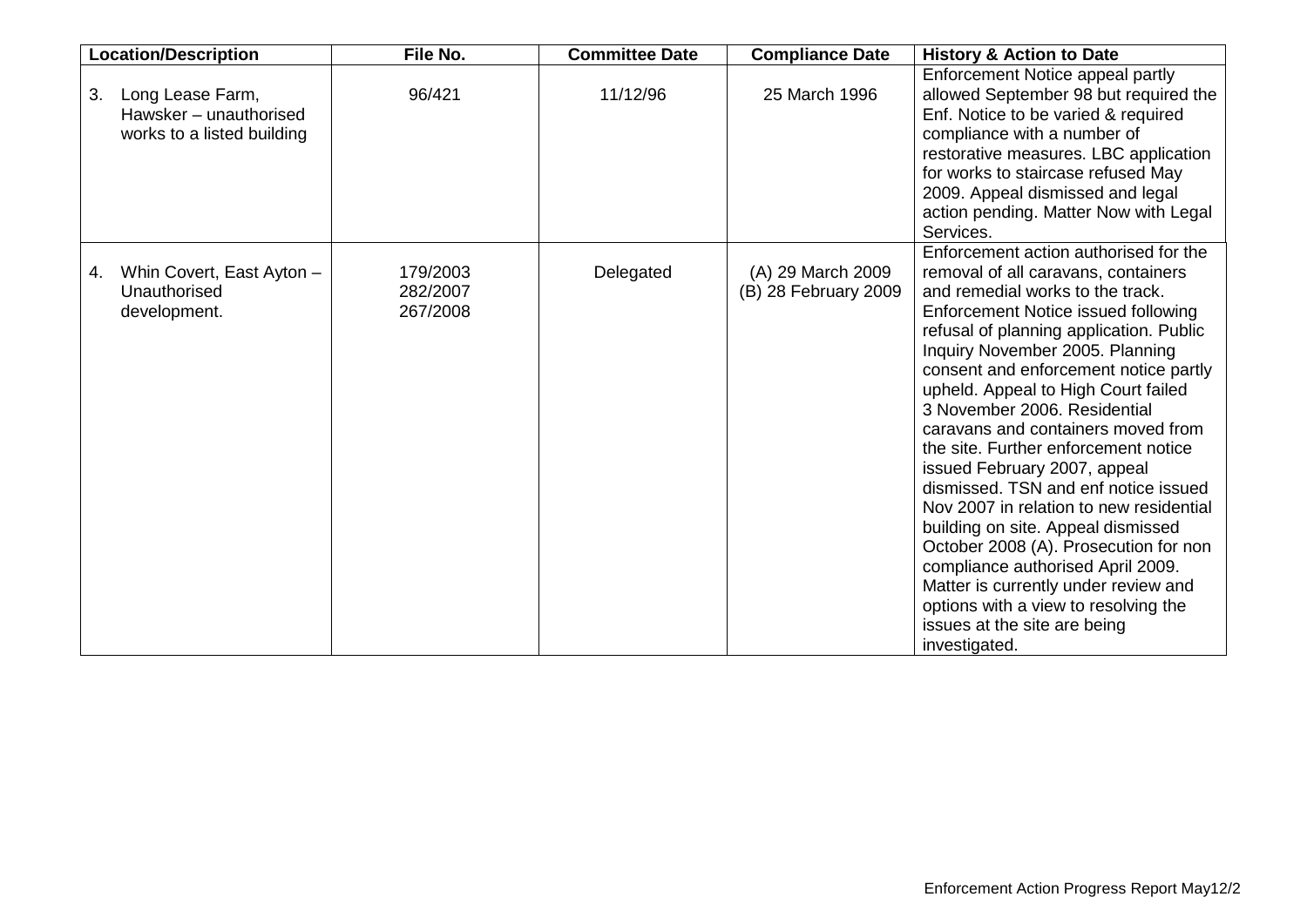|    | <b>Location/Description</b>                                                                                     | File No. | <b>Committee Date</b> | <b>Compliance Date</b> | <b>History &amp; Action to Date</b>                                                                                                                                                                                                                                                                                                                                                                                                                                                                                  |
|----|-----------------------------------------------------------------------------------------------------------------|----------|-----------------------|------------------------|----------------------------------------------------------------------------------------------------------------------------------------------------------------------------------------------------------------------------------------------------------------------------------------------------------------------------------------------------------------------------------------------------------------------------------------------------------------------------------------------------------------------|
| 5. | Sutton Arms, Faceby -<br>unauthorised dormer<br>windows.                                                        | 233/2004 | 9 June 2005           | 30 April 2008          | Breach of condition notice served.<br>Appeal lodged against planning refusal<br>dismissed. Revised scheme approved.<br>Work to be completed by 30 April<br>2008. No work commenced.<br>Application approved December 2009<br>for extension to Sutton Arms to provide<br>staff accommodation in place of<br>unauthorised dormer window.<br>Extension to be completed and<br>occupied within 18 months of approval.<br>Reports of works commencing at the<br>site on the approved extension are to<br>be investigated. |
| 6. | Levisham Mill, Levisham -<br>Unauthorised extension<br>and associated works                                     | 30/2007  | Delegated             | N/A                    | Enforcement notice to be issued to<br>secure the removal of the<br>unauthorised extension, cessation of<br>use for residential purposes and<br>associated works. Revised planning<br>application to return building to its<br>approved condition approved March<br>2010. Retrospective application<br>approved for small kitchen extension<br>and store. Works to commence<br>amended scheme have ceased.<br>Enforcement action to be considered.                                                                    |
| 7. | Aindale, New Road,<br>Robin Hoods Bay. -<br><b>Consolidation works</b><br>required to Listed<br><b>Building</b> | 128/2003 | Delegated             | 1 December 2010        | Urgent works notice issued to secure<br>the boarding up of a window to prevent<br>ingress of water. Works undertaken.<br>Urgent works notice and S215 Notice<br>served to secure further necessary<br>repairs to the building. Direct action<br>completed on 25 February 2011 in<br>respect of the lintol above the door.<br>The Direct Action in respect of the<br>Section 215 Notice was completed on<br>10 February 2012. Costs being now to<br>be pursued through legal services                                 |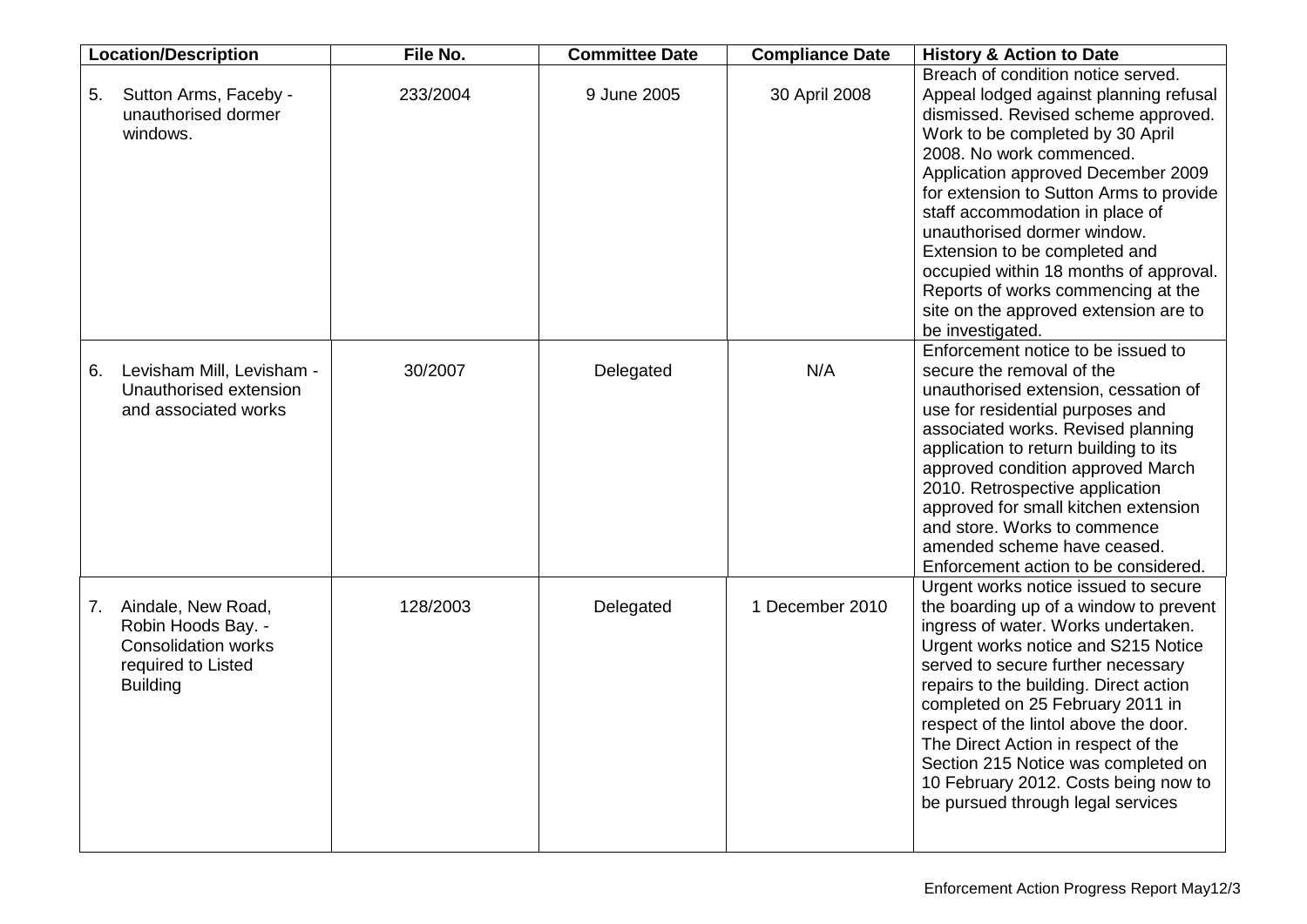| <b>Location/Description</b>                | File No. | <b>Committee Date</b> | <b>Compliance Date</b> | <b>History &amp; Action to Date</b>                                                                                                                                                                                                                                                                                                                                                                                                                                                         |
|--------------------------------------------|----------|-----------------------|------------------------|---------------------------------------------------------------------------------------------------------------------------------------------------------------------------------------------------------------------------------------------------------------------------------------------------------------------------------------------------------------------------------------------------------------------------------------------------------------------------------------------|
| Hooks House Farm, Robin<br>8.<br>Hoods Bay | 172/2008 | Delegated             | 11 February 2010       | Unauthorised material change of use<br>of land for increased caravans and<br>tents and use outside the approved<br>season. Enforcement notices issued.<br>Appeals submitted. Public Inquiry 13<br>July 2010. Appeal dismissed and<br>notice amended. High Court challenge<br>refused leave to appeal Inspectors<br>decision in respect of seasonal use but<br>granted leave to appeal winter use.<br>New planning permission granted.<br>Awaiting appellants' High challenge<br>withdrawal. |
| Manor Farm,<br>9.<br>Normanby              | 190/2009 | Delegated             | 29 December 2010       | Enforcement Notice served to cease<br>use of land as a camp site. Appeal<br>dismissed and enforcement notice<br>upheld. Monitoring of the 28 days<br>permitted use currently on-going.<br>Activity reported and under<br>investigation.                                                                                                                                                                                                                                                     |
| 10. Chapel Cottage Lythe                   | 164/2003 | Delegated             | 25 April 2012          | <b>Listed Building Enforcement notice</b><br>served to secure removal of conduit,<br>lighting and windows to front elevation<br>and windows to rear elevation.<br>Windows to be replaced with replicas<br>to match those previously removed.<br>Window details have been submitted<br>and land owner to install new windows<br>this summer.                                                                                                                                                 |
| 11. Cliff Cottages Port<br>Mulgrave        | 67/2010  | Delegated             | 1 May 2012             | Unauthorised caravan and ancillary<br>development on land at Cliff Cottages.<br>Enforcement Notice served requiring<br>removal of unauthorised development.<br>No Appeal received compliance due in<br>May 2012. Enforcement Notice<br>complied with. File Closed                                                                                                                                                                                                                           |